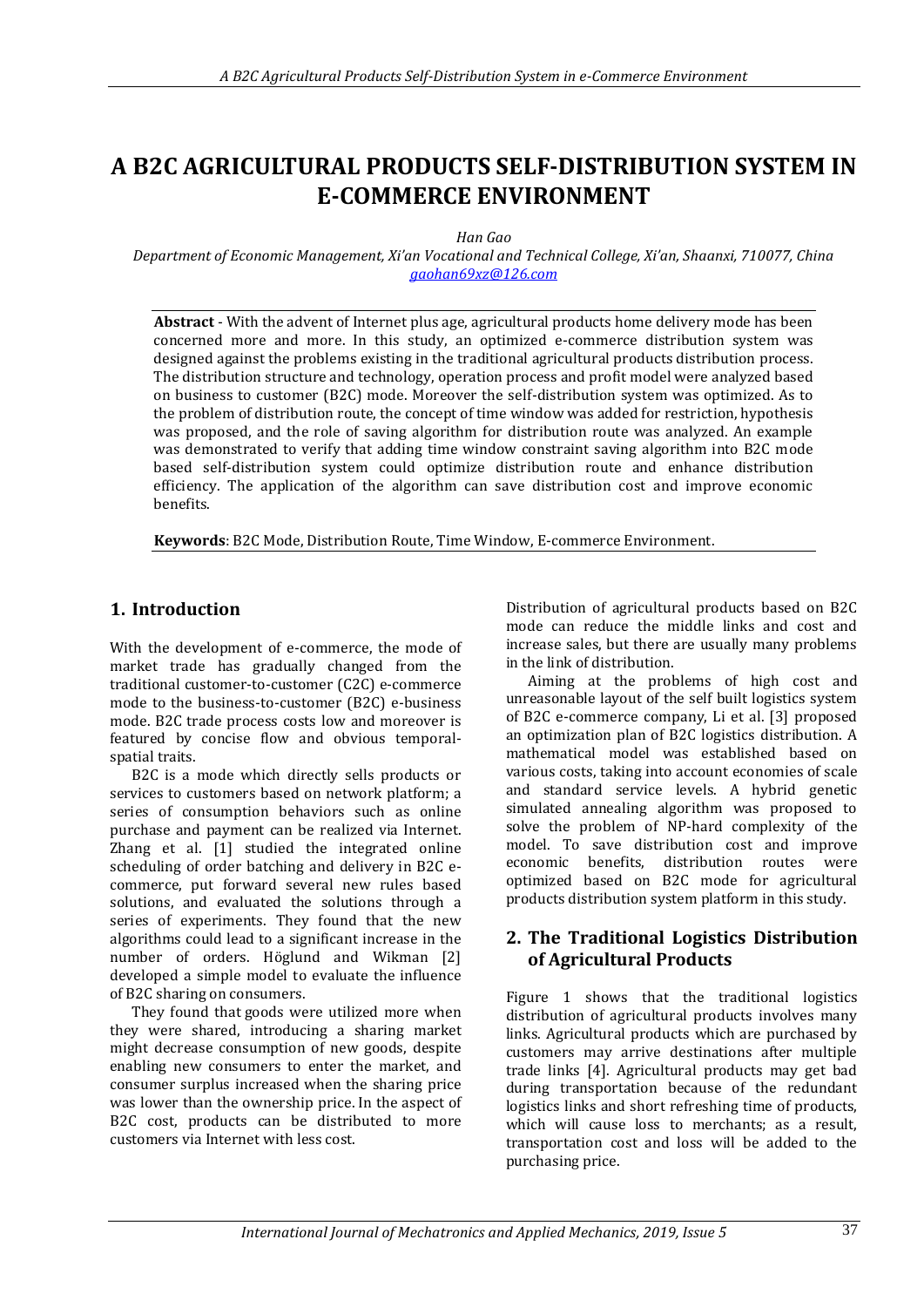

*agricultural products*

The traditional agricultural products logistics distribution has the following disadvantages [5]. Firstly, the long agricultural products supply chain and lack of efficient transportation equipment in most areas result in high damage rate of agricultural products. Secondly, China's current agricultural logistics distribution system is still not perfect, the relevant interests parties in the distribution process are lack of instant communication, and organization and management are also not coordinated, resulting in inefficient logistics and distribution. Thirdly the less developed areas fail to adjust the agricultural production in time and scientifically because of the lack of network or other means which can help understand market information. As a result, production and consumption are unbalanced, which is shown as insufficient transportation volume in the peak season of agricultural products and surplus transportation volume in the weak season.

# **3. Analysis on B2C**

With the rapid development of Internet, new electronic commerce has begun to appear and has gradually replaced the traditional business mode because of its advantages of convenience and high efficiency. To solve problems existing in the traditional distribution logistics of agricultural products, B2C mode in e-commerce was applied to

optimize the distribution logistics of agricultural products.

### **B2C mode based distribution structure**

Figure 2 demonstrated that the subjects of B2C mode based logistics distribution include producers, electronic commerce enterprises, logistics center and customers, and the communications between them are managed by e-commerce information management platform [6]. Compared with the traditional logistics distribution structure, the link of the B2C based structure is obviously simpler, and the cost of agricultural products is also greatly reduced because the number of transshipment is greatly reduced. Moreover enterprises can directly receive demand feedback from consumers and adjust the management strategy in time after analysis on the feedback because of the unified management of logistics information.



*Figure 2: The B2C mode based agricultural products* 

### *logistics distribution structure*

### **B2C distribution technology**

Distribution technologies of agricultural products in e-commerce environment are shown in Table 1.

*Table 1. Distribution technologies of agricultural products in e-commerce environment*

| Distribution technologies           | Description                                                                                                                                                                                                                                                                                                                                                                                                                                                                                                                                                                                                                                                                  |
|-------------------------------------|------------------------------------------------------------------------------------------------------------------------------------------------------------------------------------------------------------------------------------------------------------------------------------------------------------------------------------------------------------------------------------------------------------------------------------------------------------------------------------------------------------------------------------------------------------------------------------------------------------------------------------------------------------------------------|
| Cold-chain logistics technology [7] | Cold chain refers to a system project which keeps agricultural<br>products at low temperature in links from output to purchasing. Its<br>function is to maintain the freshness of foods and reduce food loss.<br>The specific management content of cold chain includes keeping the<br>quality and safety of source, extending the storage life of<br>agricultural products by using proper technologies in processing,<br>extending the preservation time using automatic refrigeration<br>storage technology, ensuring excellent transportation technologies<br>and equipment and ensuring the real-time update of agricultural<br>food on e-commerce management platform. |
| Quality inspection technology [8]   | Currently the standard quality inspection system has not been<br>established in the production of agricultural products in China;<br>hence it is difficult to make a reasonable and effective judgment on<br>agricultural products that need to be transported in logistics<br>distribution. Therefore, in order to realize basic functions of of B2C<br>e-commerce platform, i.e., consultation sharing, transaction<br>connection and information interaction, the government should<br>learn from international standards or advanced foreign standards to<br>speed up the construction of agricultural standard system, set up a                                         |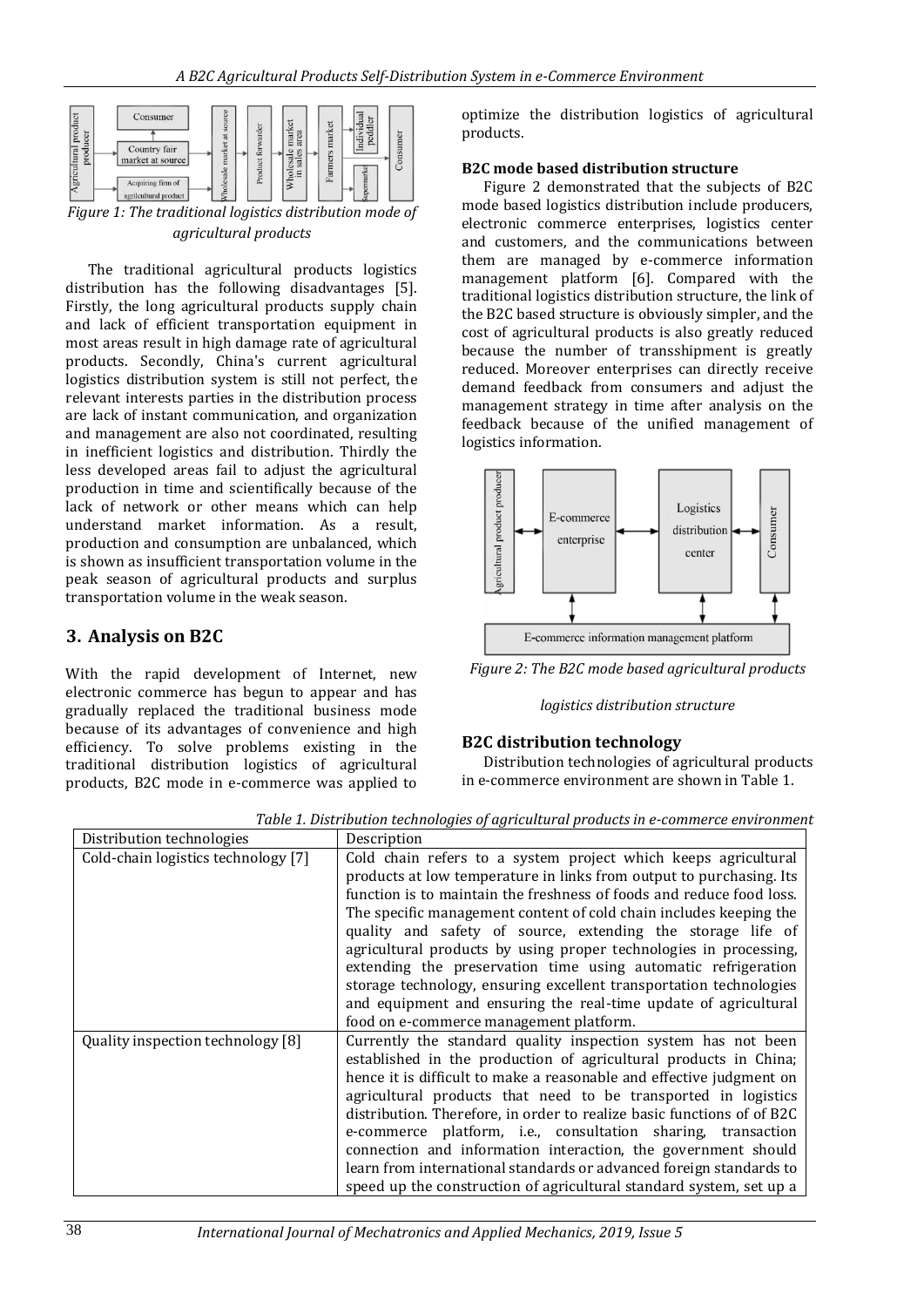|                                     | standard monitoring system, and establish a sound international<br>quality management system and food safety and health certification<br>system.                                                                                                                                                                                                                                                                                                                                                                                                                                                                                                                                                                                                                                             |
|-------------------------------------|----------------------------------------------------------------------------------------------------------------------------------------------------------------------------------------------------------------------------------------------------------------------------------------------------------------------------------------------------------------------------------------------------------------------------------------------------------------------------------------------------------------------------------------------------------------------------------------------------------------------------------------------------------------------------------------------------------------------------------------------------------------------------------------------|
| Product traceability technology [9] | Product traceability technology is applied in the whole process of<br>agricultural product logistics distribution, including stages of<br>production and final purchase. Customers can know information of<br>agricultural products at different stage via the technology. Product<br>traceability technologies includes sensing technology, perception<br>and recognition technology, GPS positioning technology, two-<br>dimensional code technology, etc., among which radio frequency<br>identification (RFID) has been widely used in quality traceability,<br>information collection and storage management of agricultural<br>products in the process of logistics. The technology does not require<br>manual intervention at work, and can adapt to various working<br>environments. |

### **B2C operation flow**

As shown in Figure 3, the first step is purchasing agricultural products from producers, processing agricultural products by enterprises themselves or entrusting a third party and releasing relevant information of the purchased agricultural products on e-commerce information management platform [10]. Then customers put commodities that they want into virtual shopping cart after browsing the information of products on the e-commerce information management platform, input information which is needed in distribution and

confirming orders. After receiving the orders from the platform, enterprises will categorize the orders using computers and arrange corresponding commodities. Then the quality of the arranged commodities are inspected. Next transportation temperature is adjusted according to the categories of the commodities. The six step is loading the qualified commodities onto trunks. The seventh step is planning distribution routes according to order requirements. The eighth step is distributing goods according to the planned routes. The ninth step is payment.



*Figure 3: The B2C operation flow of agricultural products*

### **B2C profit pattern**

There are three profit patterns of B2C mode based distribution of agricultural products in ecommerce environment [11]. The first is reducing transaction cost through reducing links in supply chain and logistics distribution cost or using unified purchasing and business accounting. The second is releasing green organic and nuisanceless agricultural products for consumers who have middle or higher income and focusing on long-term brand building, i.e. catering to their pleasure. The third is establishing long-term e-commerce distribution supply chain taking fixed groups such as families, enterprises and hotels as the subjects and making scientific planning to reduce distribution cost.

Moreover the application of cold chain can reduce damage of goods and increase the quality safety and added value of agricultural products.

### **E-commerce system platform**

The composition of the B2C system platform is shown in Figure 4. The modules are divided into three layers, foreground operation, background operation and decision support. Foreground operation is facing consumers; background operation is facing enterprise operation users; decision support is facing enterprise senior management.

The detailed functions of different modules in the three layers are shown in Table 2.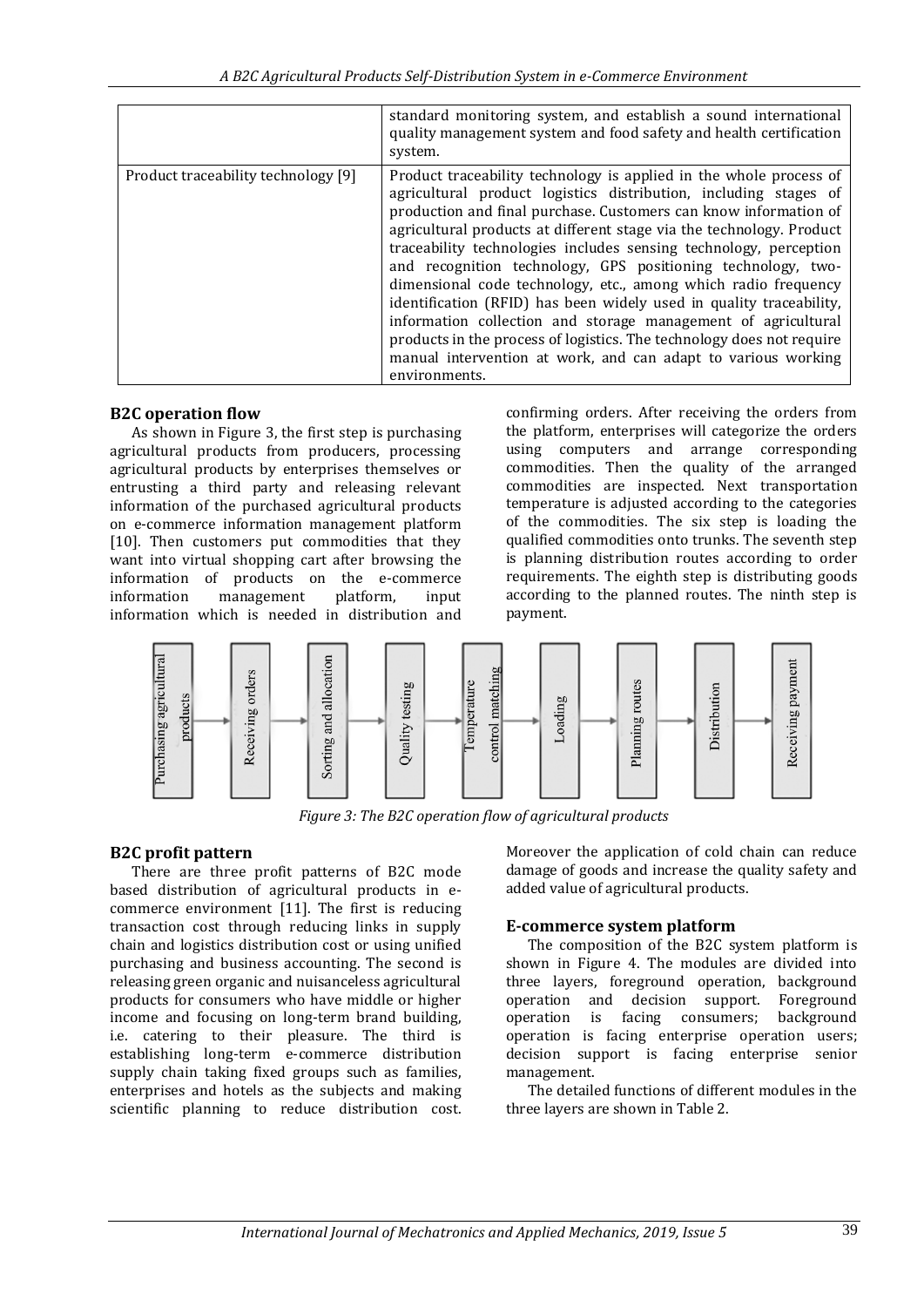| Level                       | <b>Function module</b>                  | Function                                                                                                                                                                                |  |  |
|-----------------------------|-----------------------------------------|-----------------------------------------------------------------------------------------------------------------------------------------------------------------------------------------|--|--|
| Foreground operation        | User registration                       | Provide functions such as user registration<br>and information management for users.<br>Users have rights of query and modifying<br>their information.                                  |  |  |
|                             | Merchandise Query                       | After user registration, users can query<br>related commodity information in their own<br>interests or query some key information<br>about commodities.                                 |  |  |
|                             | Order management                        | Manage, query, modify and print the orders<br>released by users<br>and feedback<br>the<br>information which has been processed by the<br>business department to users.                  |  |  |
| <b>Background operation</b> | Commodity management                    | Manage the information of agricultural<br>products displayed on the website.                                                                                                            |  |  |
|                             | Order control                           | Receive order information and inventory<br>information, classify according to clients and<br>importance degree, configure inventory in<br>different places, and determine delivery time |  |  |
|                             | Logistics management                    | self-distribution,<br>distribution<br>Here<br>by<br>producers is discussed. In such a distribution<br>mode, enterprises will have an accurate<br>control of logistics information.      |  |  |
|                             | Settlement management                   | Support platform capital flow.                                                                                                                                                          |  |  |
| Decision support            | Market<br>analysis<br>and<br>prediction | Provide data support for senior decision<br>makers in enterprises through analyzing<br>trade information in the platform.                                                               |  |  |

*Table 2. The modular architecture of the B2C system platform*



*Figure 4: The relationships between different modules of the B2C system platform*

# **4. B2C Mode Based Route Optimization**

Logistics distribution as the core of B2C distribution mode has an important position. In the the traditional logistics distribution mode, dispatchers mark all delivery places on a map and then classify places which are close or on the same way to the same route [12]. Such a scheduling means will extend distribution distance and cause surplus transport capacity on some routes and insufficient transport capacity on other routes.

### **Time window**

In addition to meeting the customers' demand for products, the distribution in the electronic business environment must also satisfy the customers' time window requirements, that is, delivery on time. Time windows can be divided into three types: soft, hard and mixed time windows [13]. The relationships between penalty function Q (T) of time windows and time t are shown below.



*Figure 5: Hard time window*

Figure 5 exhibits the relationship between the penalty function of hard time window and time t. Hard time window means that goods must be delivered before the prescribed time.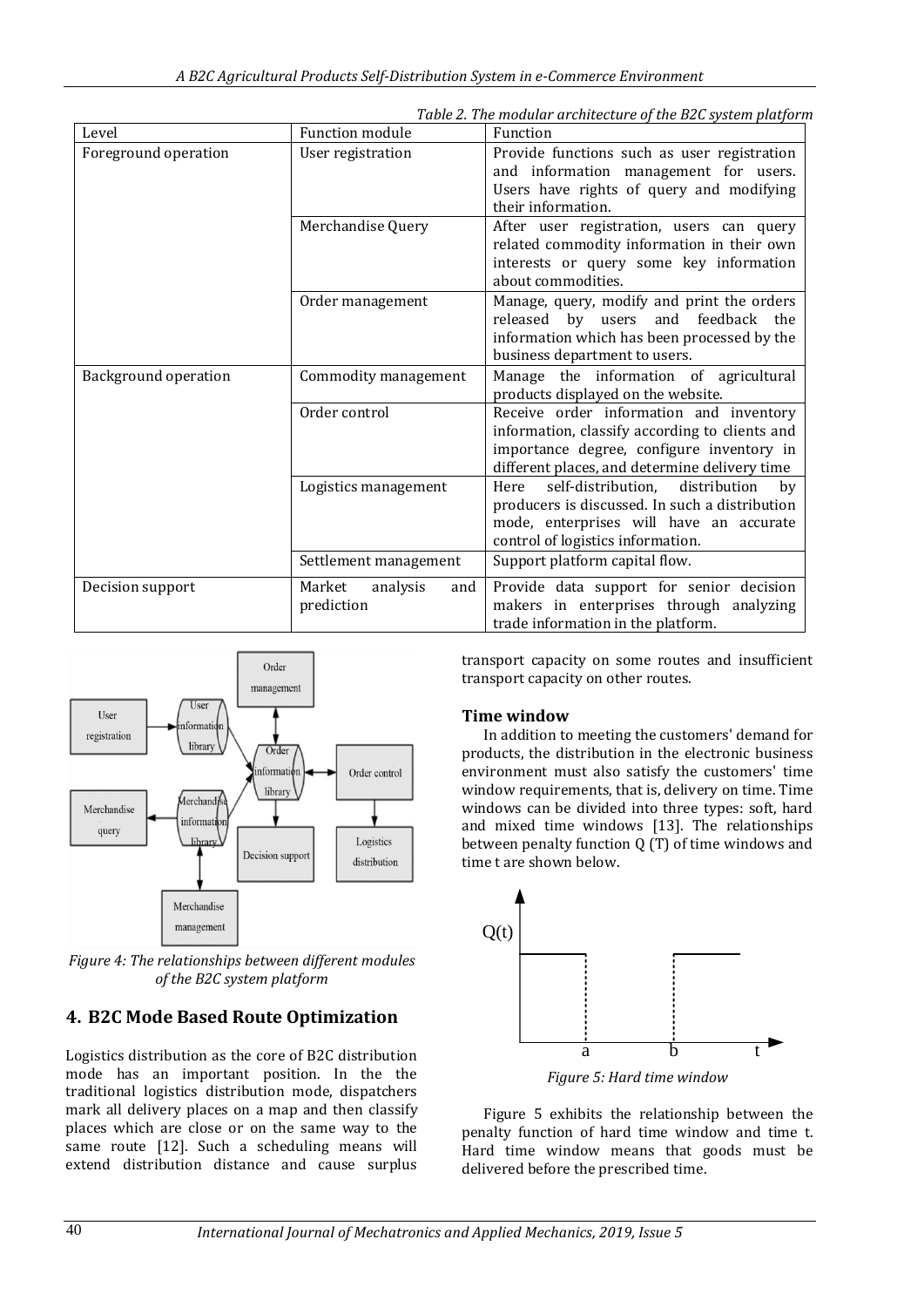

*Figure 6: Soft time window*

Figure 6 exhibits the relationship between the penalty function of soft time window and time t. The requirement of soft time window on the delivery time is looser than hard time window. If goods are not delivered before the specified time, punishment will be given according to the delay time. The degree of punishment is decided by the two parties [14]. Achieving lower delivery cost at the expense of small penalty cost of delay is allowed.



*Figure 7: Mixed time window*

Figure 7 exhibits the relationship between the penalty function of mixed time window and time t. Mixed time window means that delay for some time is allowed, but goods will be rejected if goods are delivered after a specified time point.

### **Time window constraint based saving algorithm**

Saving algorithm as one of heuristic algorithms can improve the utilization rate of vehicles through scientifically planning distribution routes [15]. Saving algorithm which is featured by simple operation and high calculation speed can greatly shorten transportation distance compared to the traditional algorithms. But transportation cost and delivery time are often neglected due to the excessive emphasis on transport mileage. The basic principle of the algorithm is shortening transportation distance and reduce delivery time through planning the shortest route and reasonably allocate vehicles on the premise of high cargo load factor.

But the delivery time specified by customers needs to be considered in actual application, i.e., time window constraint. The computational formula of time window constraint is:

$$
Y_b = X_a + Z_b + t_{ab} - X_b \tag{1}
$$

**IFFRE** (10)<br> **IFFRE** where  $\lambda$  5  $\lambda$  a point in  $X_1 = X_2 \times Z_3$ .<br> **IFFRE** is a point in  $X_2$  sampled a point in  $X_3$  and  $X_4$  and  $X_5$  and  $X_6$  are point in  $X_5$  and  $X_6$  are  $X_7$  and  $X_8$  and  $X_7$  are  $X_8$  ( where  $Y_b$  stands for the variation of time from point a to point b,  $X_a$  stands for the earliest time when delivery is completed at point a,  $Z_b$  stands for the time of completing unloading and other services, tab stands for the time of transportation from point a and b, and *X<sup>b</sup>* stands for the latest time when delivery is completed at point b. When *Y<sup>b</sup>* is smaller than 0, it means that vehicles complete tasks before the specified time; when Yb is equal to 0, it means that vehicles complete tasks at the specified time; when Yb is larger than 0, it means that vehicles complete tasks beyond the specified time. The procedures of formulating distribution routes are as follows. The saved distance between the starting point and destination is calculated using saving algorithm and the table of the shortest distance; then the saved distances are ranked, from large to small. Distribution route is formulated according to the specified time released by distribution center and the ranking table of the saved distances. Then whether networks on the distribution route can satisfy the specified time window is determined by checking departure order. Networks which cannot satisfy time window constraint condition will be excluded one by one until all the networks on the designed route satisfy the constraint condition.

# **5. Instance Analysis**

### **Introduction of the case enterprise**

A Agricultural Development Co., Ltd., (enterprise A for short), was set up in Xi'an, Shaanxi, China, in 2010. It has organic agricultural products sales business in Xi'an. The initial marketing idea of enterprise A is "from farmland to dining table". It advocates green and environment-friendly life concept and persists in providing safe and natural organic agricultural products to consumers. The company is committed to producing fresh foods at its own production base. To ensure timely delivery of products, the company has established several production bases throughout China. 80% of the logistics distribution of enterprise A is completed by the self-support team, and other distribution tasks are completed by other logistics enterprises. The order pattern of enterprise A is instant distribution after purchasing. Self-distribution is mainly carried out in Xi'an, and the delivery time is specified by clients.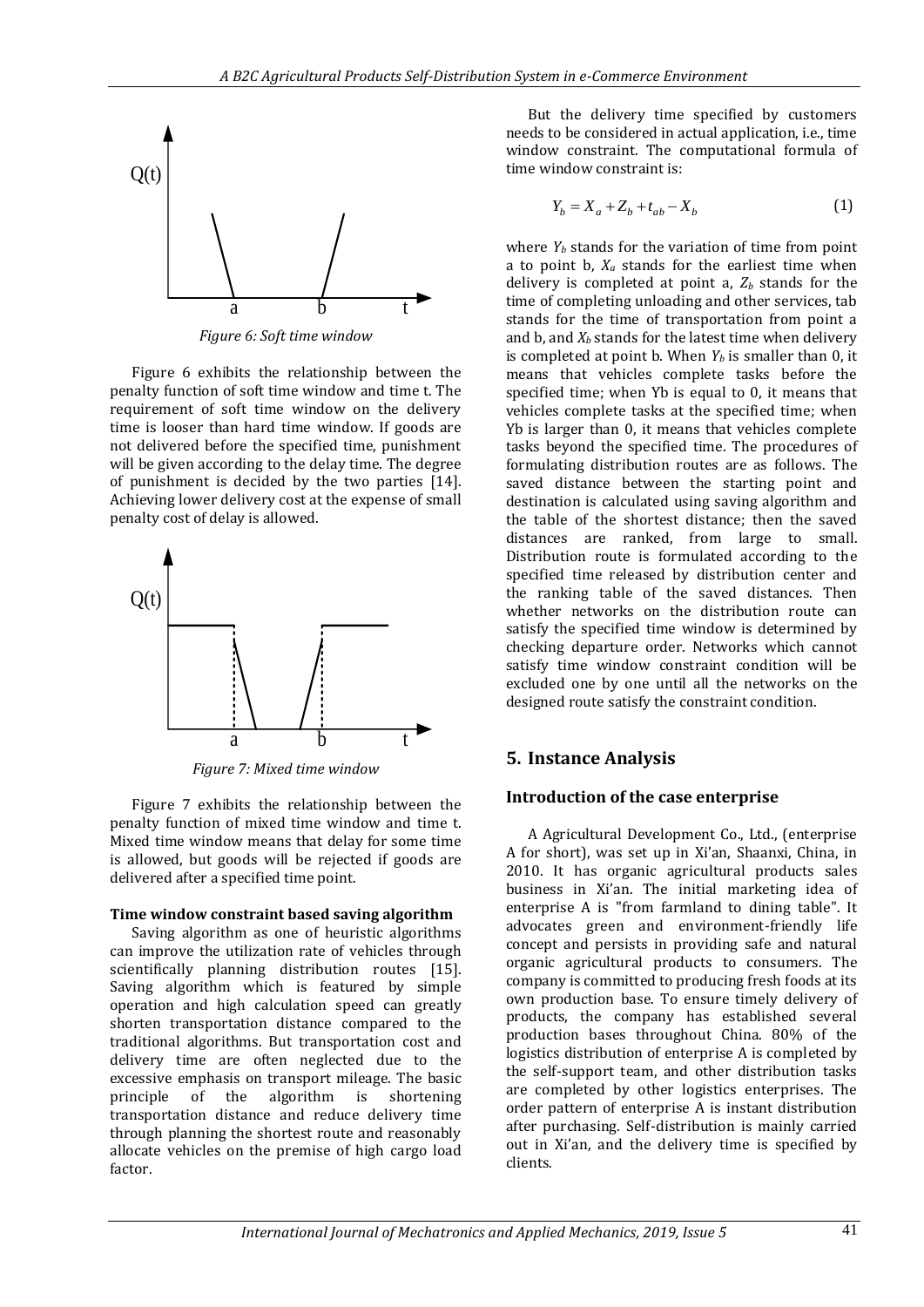### **Related distribution information**

|                 | Table 3. Order information |                |  |  |  |  |
|-----------------|----------------------------|----------------|--|--|--|--|
| Destination     | (1/2)<br>Demand            | Time specified |  |  |  |  |
| specified<br>by | kilogram)                  | by customers   |  |  |  |  |
| customers       |                            |                |  |  |  |  |
| A               | 500                        | 7:00-16:00     |  |  |  |  |
| B               | 600                        | $7:00-10:00$   |  |  |  |  |
| C               | 600                        | 7:00-16:00     |  |  |  |  |
| D               | 1200                       | $7:00-12:00$   |  |  |  |  |
| E               | 600                        | $7:00 - 7:30$  |  |  |  |  |
| F               | 500                        | 7:00-16:00     |  |  |  |  |
| G               | 1000                       | 7:00-16:00     |  |  |  |  |
| H               | 1000                       | 7:00-10:15     |  |  |  |  |
|                 | 700                        | $7:00 - 8:00$  |  |  |  |  |
|                 | 800                        | 7:00-13:00     |  |  |  |  |

*Table 4. Matrix of distances between different distribution sites*

| 0  |                  |    |             |    |    |    |           |    |    |   |
|----|------------------|----|-------------|----|----|----|-----------|----|----|---|
| 24 | $\boldsymbol{A}$ |    |             |    |    |    |           |    |    |   |
| 61 | 46               | B  |             |    |    |    |           |    |    |   |
| 27 | 14               | 37 | $\mathsf C$ |    |    |    |           |    |    |   |
| 13 | 15               | 49 | 14          | D  |    |    |           |    |    |   |
| 19 | 43               | 78 | 44          | 30 | E  |    |           |    |    |   |
| 48 | 48               | 36 | 30          | 39 | 53 | F  |           |    |    |   |
| 30 | 38               | 51 | 28          | 19 | 31 | 21 | ${\bf G}$ |    |    |   |
| 36 | 48               | 52 | 35          | 34 | 33 | 21 | 9         | H  |    |   |
| 16 | 29               | 75 | 39          | 25 | 28 | 65 | 45        | 53 | I  |   |
| 67 | 36               | 15 | 30          | 43 | 78 | 43 | 51        | 58 | 75 | J |

Table 3 shows the order information, which are taken as time window constraint conditions. Table 4 shows the distance between different distribution sites, which are used for creating a table of saved mileage.

Relevant information of logistics distribution department are as follows. The distribution vehicle is a medium cold-chain truck with the maximum loading capacity of 2t and average transportation speed of 25 km/h. The truck departures at 6 am every day. The distribution service time is 0.25 h. The freight charge is 250 yuan each time. The oil cost and salary of driver are 3 yuan/km. The quality of agricultural products produced by enterprise A can satisfy the requirements of customers, and hard time window is used.

### **Solution of saving algorithm based on hard time window constraint**

The saved mileage between different sites was calculated according to the matrix of distances between different distribution sites shown in Table 4 and then ranked from small to large. Finally a ranking table of the saved mileage is obtained (Table 5).

| No.             | Route     | Saved   | No.             | Route      | Saved            |
|-----------------|-----------|---------|-----------------|------------|------------------|
|                 |           | mileage |                 |            | mileage          |
| $\mathbf{1}$    | <b>BJ</b> | 113     | 24              | ${\rm AD}$ | 22               |
| $\overline{2}$  | <b>BF</b> | 73      | 25              | DF         | 22               |
| $\overline{3}$  | FJ        | 72      | 26              | EH         | 22               |
| $\overline{4}$  | CJ        | 64      | 27              | EG         | 18               |
| 5               | FH        | 63      | 28              | AG         | 16               |
| 6               | FG        | 57      | 29              | DH         | 15               |
| 7               | GH        | 57      | 30              | EF         | 14               |
| 8               | AJ        | 55      | 31              | AH         | 12               |
| 9               | BC        | 51      | 32              | AI         | 11               |
| 10              | GJ        | 46      | 33              | EJ         | 8                |
| 11              | BH        | 45      | 34              | IJ         | 8                |
| $\overline{12}$ | CF        | 45      | 35              | EI         | $\overline{7}$   |
| $\overline{13}$ | HJ        | 45      | 36              | <b>CI</b>  | $\overline{4}$   |
| $\overline{14}$ | BG        | 40      | 37              | DI         | $\overline{4}$   |
| 15              | AB        | 39      | 38              | CE         | $\overline{3}$   |
| $\overline{16}$ | AC        | 37      | 39              | BE         | $\overline{2}$   |
| 17              | DJ        | 37      | 40              | BI         | $\overline{c}$   |
| 18              | CG        | 29      | 41              | DE         | $\mathbf{1}$     |
| $\overline{19}$ | <b>CH</b> | 28      | 42              | GI         | $\mathbf{1}$     |
| 20              | CD        | 26      | 43              | AE         | $\mathbf{0}$     |
| 21              | BD        | 25      | 44              | FI.        | $\boldsymbol{0}$ |
| $\overline{22}$ | AF        | 24      | $\overline{45}$ | HI         | $\mathbf{0}$     |
| 23              | DG        | 24      |                 |            |                  |

*Table 5. The ranking table of the saved mileage*

The initial distribution route is formulated according to Table 3 and 5. Then whether different networks can satisfy the time specified by customers are determined according to the time window constraint formula. Networks which cannot satisfy the time window will be removed from the distribution route, and then networks which can satisfy conditions are searched using saving algorithm.

Finally three routes are determined, i.e.,  $(1)$  $O \rightarrow B \rightarrow F \rightarrow H \rightarrow G \rightarrow C \rightarrow O$ , (3)  $O \rightarrow I \rightarrow A \rightarrow J \rightarrow O$  and (3)  $O \rightarrow E \rightarrow D \rightarrow O$ .

The distribution data of the three routes are shown in Table 6.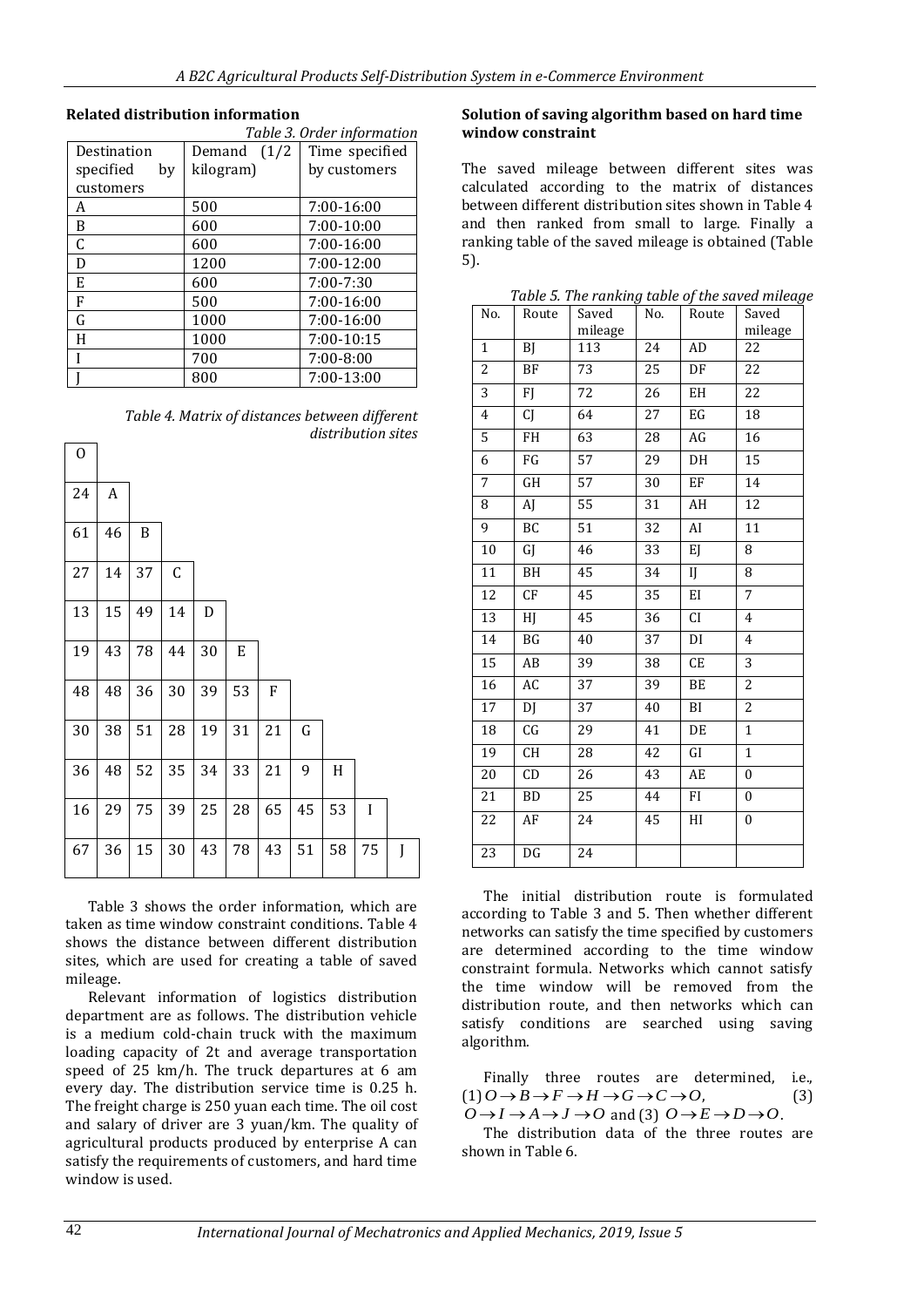|                               |      |     | Tuble of Discribution aut |
|-------------------------------|------|-----|---------------------------|
| Distribution route            | (1)  | (2) | (3)                       |
| Loading rate/%                | 92.4 | 51  | 44                        |
| Transportation<br>distance/km | 182  | 148 | 63                        |
| Freight charge/yuan           | 796  | 694 | 439                       |

*Table 6. Distribution data*

Table 6 shows that logistics distribution strictly following time window will decrease the average loading rate of vehicles, increase transportation distance, and improve freight cost, leading to increase of distribution cost; distribution cost will be reduced if customers can allow a slight delay of delivery and give corresponding punishment to the delay, i.e., using mixed time window based saving algorithm.

### **Solution of mixed time window based saving algorithm**

The concept of mixed time window is that customers allow slight delay of goods delivery, but goods will be rejected if the delivery time exceeds a limit. Taking the case mentioned above as an example, if 25 min of delay is allowed, customers will reject goods if goods are delivered after the limit, and will make economic punishment on the enterprise if goods are delivered within 25 min after delivery time.

The solving steps of mixed time window based saving algorithm were similar to the solving procedures of hard time window based saving algorithm. Firstly the table of saved mileage is edited, i.e., Table 5. Then the initial distribution route was formulated according to table 5 and constraint conditions. Differing from hard time window based saving algorithm,  $Y_b$  < 0.42 is defined as executable distribution scheme which satisfies constraints, and unqualified schemes were removed. Then the next qualified network is searched according to the table of saved mileage. When Yb was between 0 and 0.42, there is economic punishment, 40 yuan/time in the case mentioned in this study.

Finally two routes were determined, i.e., (1)  $O \rightarrow B \rightarrow F \rightarrow H \rightarrow G \rightarrow J \rightarrow O$ and  $(2) O \rightarrow E \rightarrow I \rightarrow A \rightarrow C \rightarrow D \rightarrow O$ . The related distribution data are shown in Table 7.

|                               |     | Tubic 7: Discribution auct |
|-------------------------------|-----|----------------------------|
| Distribution route            |     | $\mathbf{2}_{1}$           |
| Loading rate/%                | 98  | 91                         |
| Transportation<br>distance/km | 245 | 117                        |
| Freight charge/yuan           | 985 | 601                        |
| Economic punishment/<br>vuan  | 40  | 80                         |

*Table 7. Distribution data*

Table 7 shows that the transportation routes reduced, but the loading rate of vehicles on the route fully improved, which is because that less vehicles are dispatched. Moreover the total freight also reduced. There is an economic punishment compared to hard time window.



*Figure 8: Data comparison between hard time window based saving algorithm and mixed time window based saving algorithm*

Figure 8 demonstrates that mixed time window saving algorithm could greatly reduce logistics cost and improve operation efficiency and economic benefits. The transportation distance is optimized by 7.89%, the average loading rate is optimized by 51.27%, and the transportation cost is optimized by 17.78%. But there will be extra economic punishment if schedulers make mistakes. As shown in Table 7, there is an punishment of 120 yuan. The profit cannot be guaranteed because of the punishment; hence mixed time window should be .<br>used with caution

# **6. Conclusion**

With the development of e-commerce, the mode of market trade has gradually transformed from the traditional C2C e-commerce mode to the B2C ebusiness mode. Multiple links involving in the traditional distribution logistics of agricultural products short refreshing time of agricultural products will result in the deterioration of agricultural products in the process of transportation and cause economic loss to merchants. Then the transport cost and loss will eventually be reflected in the purchase price of consumers. To solve the problems existing in the traditional logistics distribution of agricultural products, distribution routes were optimized in B2C mode. Moreover saving algorithms based on two time windows were compared and analyzed, taking a real case as an example. It was found that optimizing distribution routes with hard time window based saving algorithm led to low average loading rate, long transportation distance and high freight charge; optimizing distribution routes with mixed time